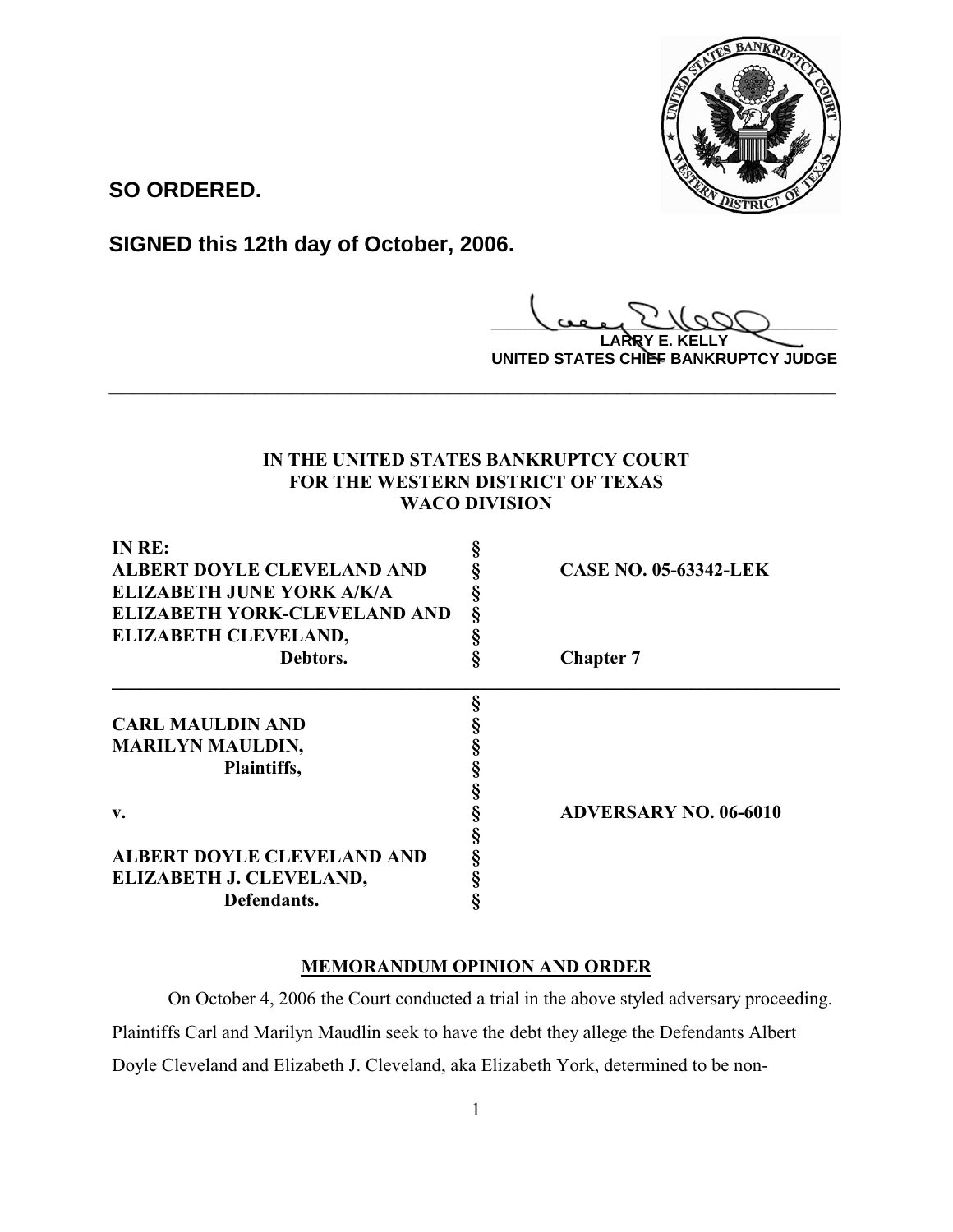dischargeable under 11 U.S.C. § 523. In other words, Plaintiffs seek a determination that the Defendants remain personally liable to repay this debt despite the fact that Defendants received a discharge in bankruptcy as to other debts. This is a core proceeding pursuant to 28 U.S.C. § 1334 and 28 U.S.C. § 157(b)(2)(I).

During trial, Plaintiffs admitted into evidence Exhibits 1-13, and Defendants admitted into evidence Exhibit A. Plaintiff Carl Maudlin and Defendant Albert Cleveland testified on direct and cross-examination. All parties presented argument for and against whether the debt owed to Plaintiffs should be held nondischargeable. Both sides appeared pro se and made their own presentations and argument. Both parties also filed proposed Pre-trial Orders, including the Defendants' including a "statement of agreed facts," all of which the Court has reviewed. After considering all of the evidence received at the trial, as well as the pleadings on file, the following represents the Court's findings of fact and conclusions of law made pursuant to Bankruptcy Rule 7052 and Federal Rule of Civil Procedure 52.

#### **Background**

In this suit, Plaintiffs alleges that, in June 2002, they loaned money to Defendants in good faith and that an agreement was made by all parties which contained the provision that Plaintiffs could withdraw the funds upon demand.

In their Pretrial Order, and at trial, Plaintiffs characterize the money given to Defendants as an "investment" in an expansion to Cleveland, Texas, of Defendants' shed building business then located in Chino Valley, AZ. Plaintiffs allege that, "[p]lacing complete reliance and trust in defendant's word, expertise, the written guarantee that plaintiffs could withdraw their funds at any time[,] an agreement was signed and plaintiff did invest \$25,000 for the specific purpose of the "new" expansion in Cleveland, TX." (Plaintiffs' Pretrial Order at p. 2.) No written agreement to this effect was produced at trial. On questioning by the Court, the Plaintiffs could not explain what exactly was meant by the term "investment." They stated that neither they nor the Defendants had really discussed what type of interest Plaintiffs would receive in the shed building business, for example, whether it would be a stock distribution or partnership interest. Apparently, no one discussed what amount or percentage of the business Plaintiffs' interest would constitute, whether Plaintiffs would receive any participation or future distributional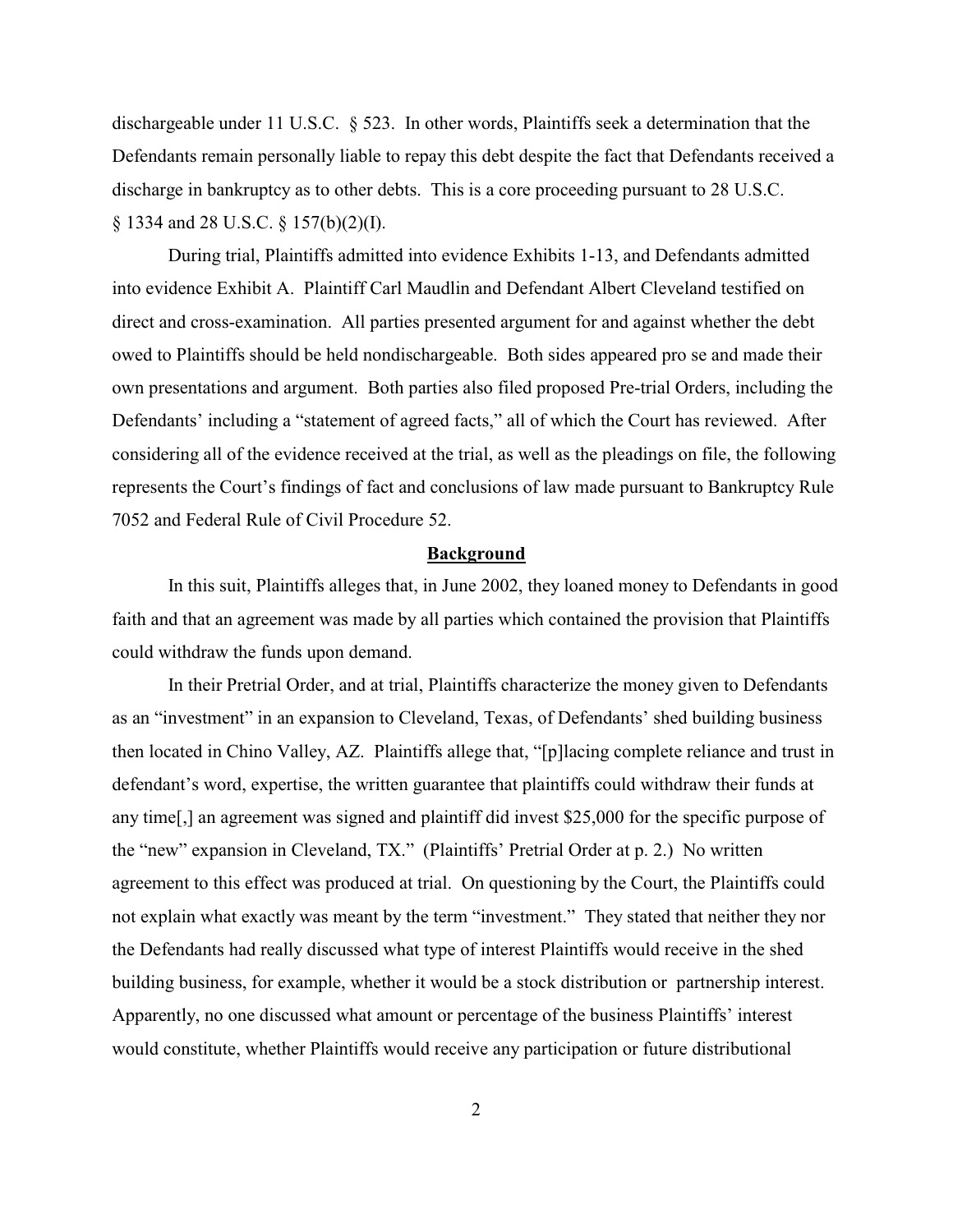rights, termination rights, or any other rights and obligations that one might expect would be part of an "investment."

Plaintiffs assert that, about four months later on November 4, 2002, they needed their money and made demand on Defendants for its return, only to learn that Defendants had spent the money and could not repay the debt. A few months later, Plaintiffs and Defendants entered into a repayment agreement in which Defendants were to make to Plaintiffs \$700 per month payments at 10% interest on the amount owed for one year, with the balance due July 10, 2003. (Plaintiffs' Exh. 3). Plaintiffs assert that Defendants made 12 months of payments, plus one extra payment of \$700. When Defendants could not pay the balloon amount in February 2004, Plaintiffs apparently granted another extension, and Defendants made four additional monthly payments. In June 2004, Defendants ceased making payments. Plaintiffs assert they received a total amount of \$11,900 from Defendants, whereas Defendants assert they made 18 total payments, or \$12,600, to Plaintiffs. The Court notes that Defendants attached to their Proposed Pre-Trial Order a handwritten document, not otherwise identified by exhibit letter or number, purporting to identify a list of checks by date and amount which represent the payments they made. This document itemizes 17 checks, each for \$700. There was no effort made during the trial to sort out the discrepancy or to offer any accounting as to the sums due and owing.

In June 2004, as Defendants were in the process of loading their possessions to move to Texas, Plaintiffs had Defendants sign another agreement in which Defendants agreed to pay Plaintiffs the balance of the money owed, with Plaintiffs to provide Defendants a final balance amount within 60 days. (Plaintiffs' Exh. 4) Despite this agreement, Defendants made no further payments to Plaintiffs. Plaintiffs obtained a judgment against Defendants from the Superior Court of the State of Arizona in April 2005, CV 2004 0925, for the sum of \$19,726.93, interest thereon at 10% from August 19, 2004, and attorney's fees of \$1023 and costs of \$245, and postjudgment interest on said attorney's fees and costs from the date of the judgment at 10%. On September 28, 2005, Plaintiffs filed this Arizona state court judgment in a state court in Coryell County, Texas. Defendants filed their chapter 7 no asset case on October 14, 2005. The deadline for filing complaints under § 523 for creditors of Defendants was February 6, 2006. Plaintiffs' complaint against Defendants was filed timely on February 2, 2006.

3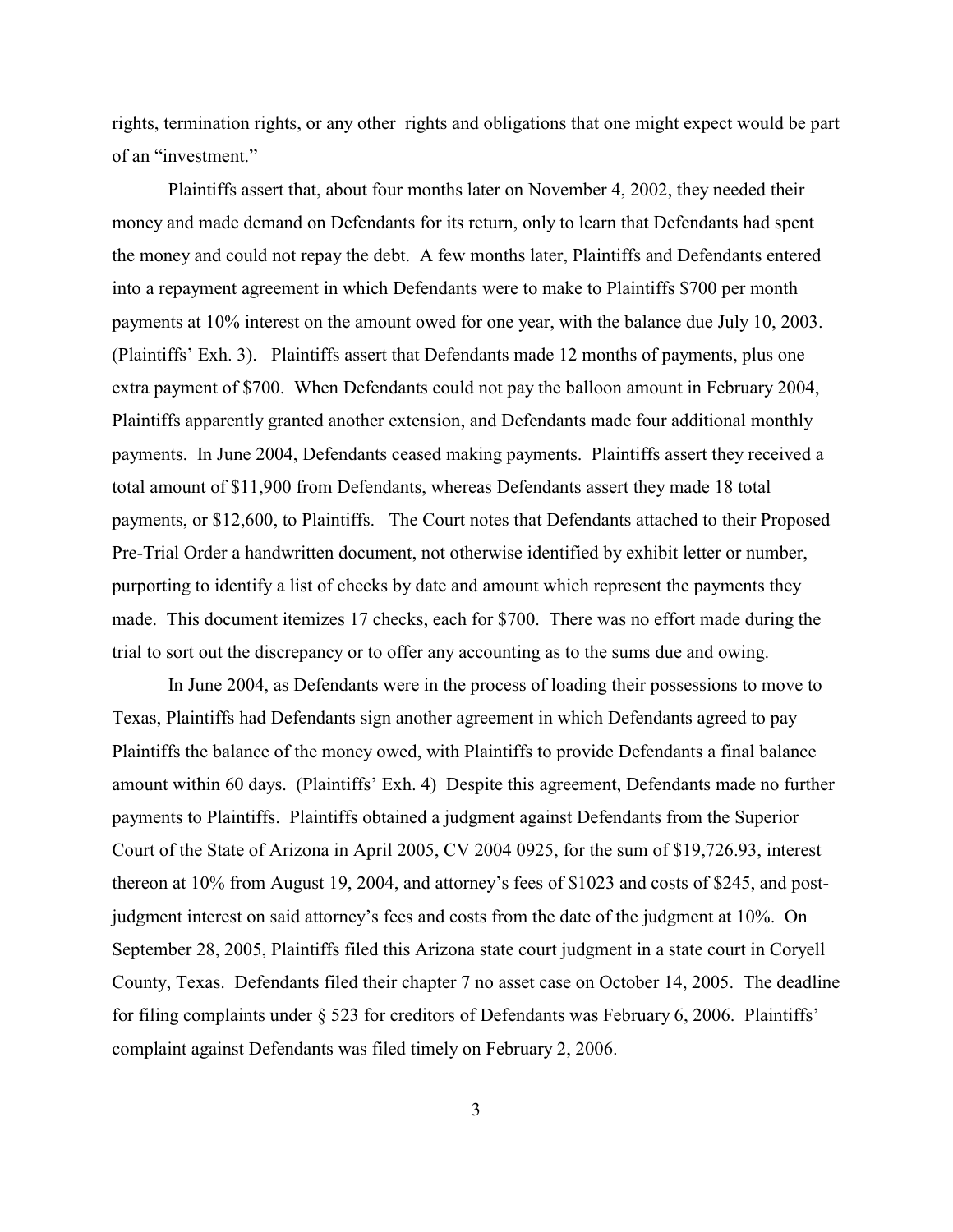Defendants contest all of Plaintiffs' allegations. They contend they never made any false representations to Plaintiffs regarding the use of the money. Defendants assert that the money was loaned to help them establish their storage shed building business in Texas, which was a location where Defendants could save money on freight and delivery of their raw materials. They assert they were not trying to make a "hasty departure" from Arizona, as Plaintiffs allege, but instead, all parties knew their intention to move to Texas. Additionally, Defendants state that they had every intention of paying the debt, and, in fact, they did pay approximately one-half the amount owed.

### **Findings of Fact**

1. It is undisputed that on or about June 12, 2002 a check in the amount of \$25,000 was delivered to Al Cleveland and was drawn on the account of Carl and Marilyn Mauldin.

2. This check was not admitted into evidence.

3. The parties had no writing to evidence the "purpose" of the check or the "consideration" to be received by the Mauldins, although there was no assertion that the Mauldins owed any monetary obligation to the Clevelands.

4. Plaintiffs contend that the purpose of the check was to enter into an "investment" position with Defendants. The testimony indicated that, notwithstanding this assertion, there never was any written document to detail any terms or conditions of any such "agreement".

5. The testimony of Plaintiffs also indicated that they never discussed with the Defendants, or either of them, whether their investment would be represented by stock or a partnership position in the shed building business and what percentage of the "business" such investment would constitute. There were no discussions of participatory rights or obligations, terms of default, or any other discussions of the scope of such "investment."

6. Defendants asserted that the \$25,000 represented a "loan." However, there was no writing to evidence any of the terms of such loan, such as an interest rate, terms of repayment, or terms of default. The only term that the two sides agreed to was that Plaintiffs had the right to request the return of the \$25,000.

7. The Plaintiffs did request the return of the funds on or about November 4, 2004. (Plaintiffs' Exh.1). The demand requested "interest" although the testimony indicated that there

4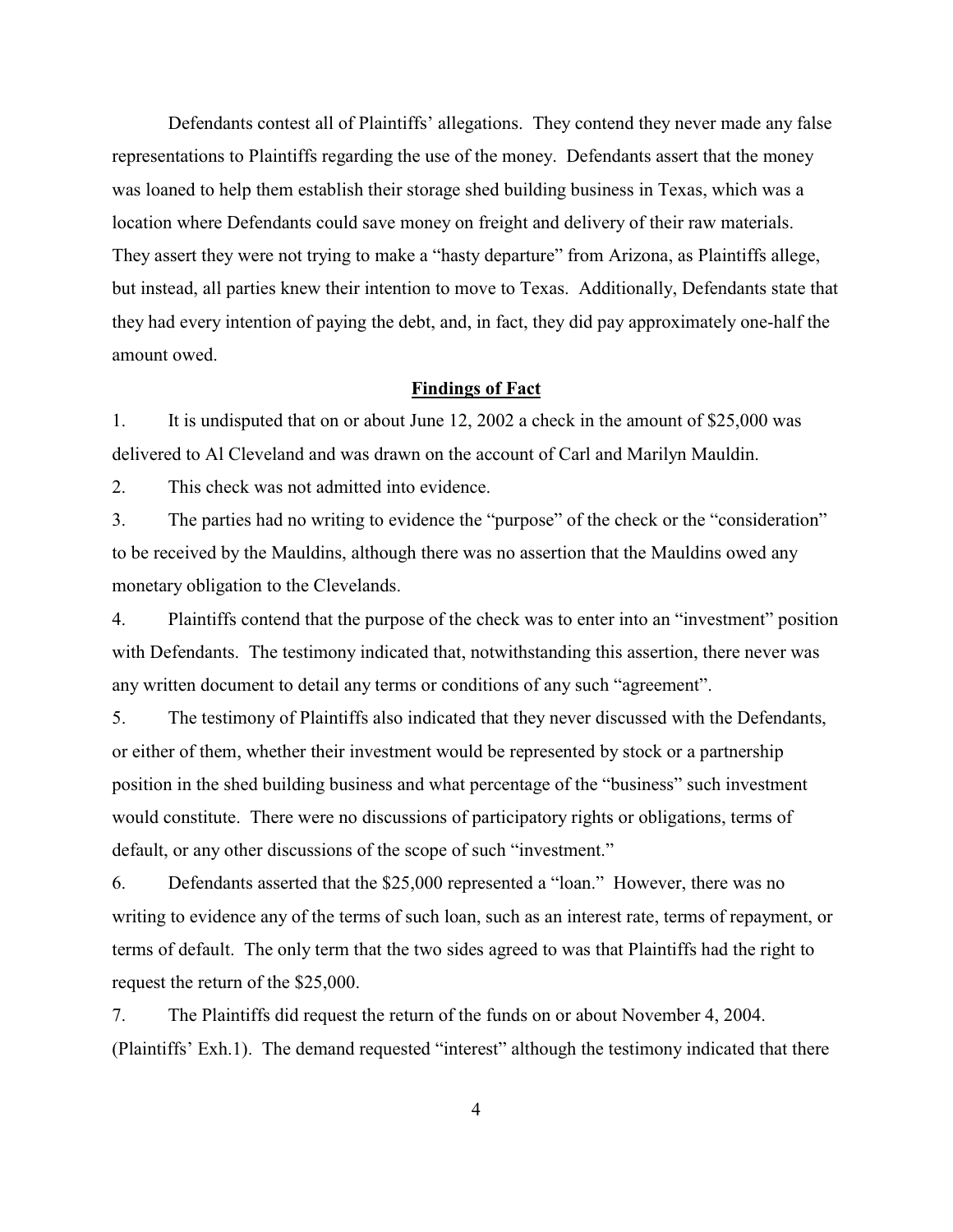was no agreement that the "investment" would incur an interest obligation.

8. When Defendants were unable to return the \$25,000, the parties entered into a written agreement authorizing monthly installments of \$700, commencing on February 10, 2003 and with a balloon payment to be paid by July 10, 2003. (Plaintiffs' Exh.3).

9. The repayment term was later extended with a final installment to be due within 60 days of June 18, 2004. This document estimated the sum to be due as \$23,000.

10. The "sum due" was clarified to be \$19,726.93 by separate statement of August 2, 2004. (Plaintiffs' Exh. 5).

11. Plaintiffs apparently recovered a state court judgment against the Defendants in Arizona. A copy of the judgment was not entered into the record, but what purports to be a copy of the judgment was attached to the Plaintiff's Original Complaint and its accuracy was not disputed by the Defendants. It reflects a judgment in the amount of \$19,726.93 with interest on same at 10% per annum from and after August 19, 2004; attorney's fees of \$1023, court costs of \$245, and interest on the attorney's fees and court costs at 10% per annum from and after the date of the judgment which was signed April 27, 2005 and filed of record on April 29, 2005.

12. The Arizona State Court Judgment apparently was attempted to be "registered" in Coryell County, Texas on or about September 28, 2005. No documentation of such effort was introduced into evidence before this Court. However, a copy of a Petition for Suit on Foreign Judgment was attached to Plaintiff's Addendum filed in this suit on February 28, 2006. No copy of any order or judgment approving such petition was offered at trial.

13. Notwithstanding the detailed factual recitations contained in Plaintiffs' various pleadings filed in this suit, including the Complaint, Addendum to the Complaint, and their proposed Pretrial Order, no questions were asked of either Defendant, or any other witness, which would disclose any details of the following:

a. specific representations allegedly made by Defendants, or either of them, prior to the Defendants' receipt of the \$25,000;

b. specific facts to show that such representations allegedly made by Defendants were false;

c. specific facts to show that Defendants, or either of them, were aware that such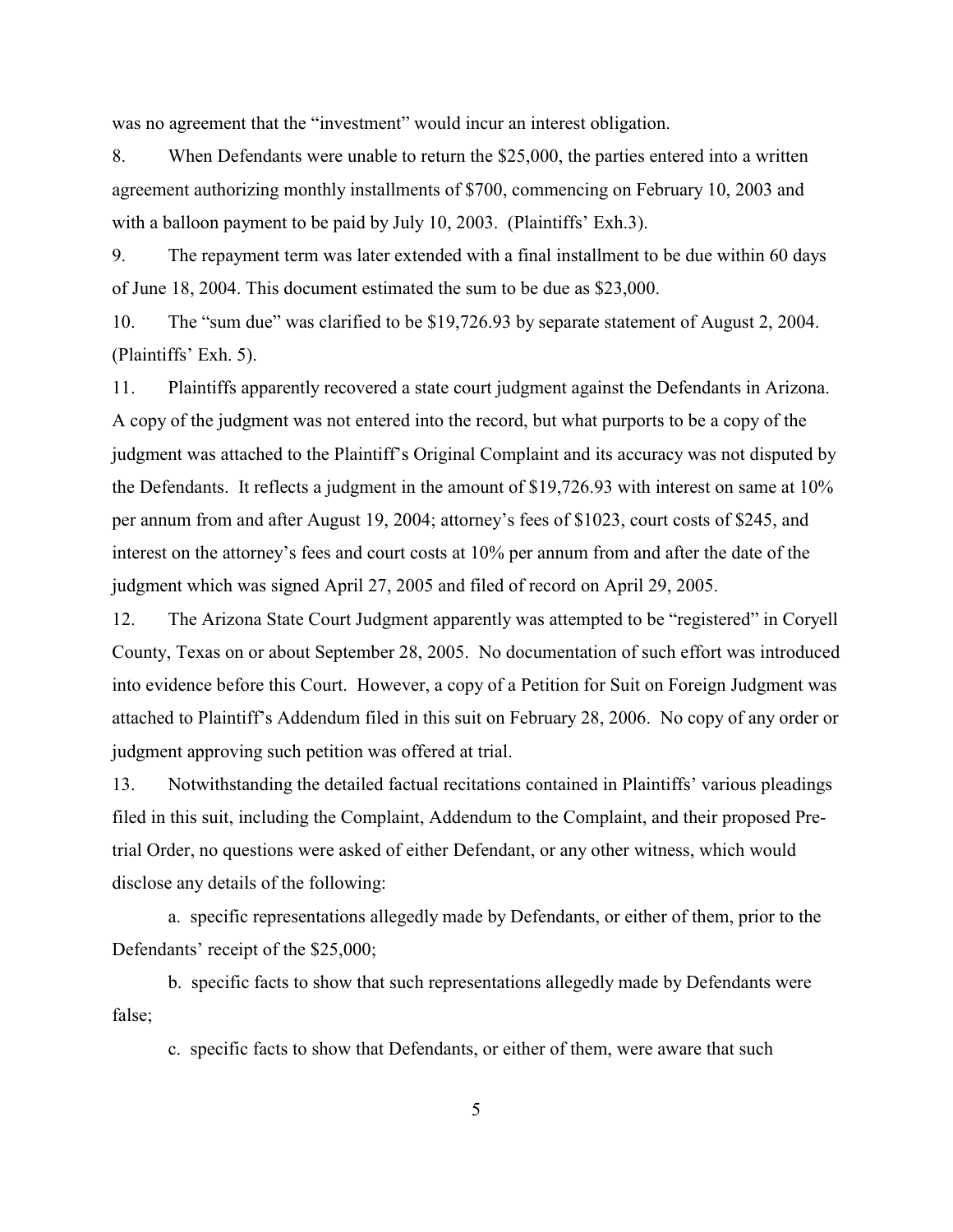representations were false;

d. specific facts to show that Defendants, or either of them, made any of such representations with the intent that Plaintiffs, or either of them, would rely on such false representations; and

e. specific facts to show that Plaintiffs did "justifiably rely" on such false representations.

## **Conclusions of Law**

1. Pro-Se Status of the Parties

Because both Plaintiffs and Defendants are proceeding pro se, or on their own behalf without the assistance of an attorney, the pleadings they have filed in this lawsuit must be construed as liberally as possible. See Haines v. Kerner, 404 U.S. 519, 92 S. Ct. 594 (1972). Thus, the literal text of Plaintiffs' pleadings must be read and interpreted in such a manner that all plausible causes of action are derived. However, a plaintiff's *pro se* status does not offer "an impenetrable shield, for one acting pro se has no license to harass others, clog the judicial machinery with meritless litigation, or abuse already overloaded court dockets." Farguson v. Mbank Houston, N.A., 808 F.2d 358, 359 ( $5<sup>th</sup>$  Cir. 1986). Although no specific subsection of 11 U.S.C. § 523 is stated by Plaintiffs as grounds for their complaint, their assertions of false representations and statements by Defendants to induce them to "invest" in Defendants' business or to make Defendants a loan for the shed business places this suit within the parameters of  $§$  523(a)(2)(A).

## 2. Burden of Proof in a 11 U.S.C.  $\S$  523(a)(2)(A) Lawsuit

Here, Plaintiffs are asking that the debt Defendants were ordered to pay them by the Arizona court judgment should survive Defendants' bankruptcy, in other words, that this debt should be "excepted" from the general discharge of debt granted to Defendants such that Defendants remain liable for paying the debt. In a lawsuit, generally the plaintiff has the burden of providing sufficient evidence to the court that the plaintiff should prevail. Courts have determined that the party seeking an exception to discharge bears burden of proof as to nondischargeability of the debt. Fields v. Hartford Casualty Insurance Co., 926 F.2d 501 (5th Cir.), cert. denied, 502 U.S. 938 (1991). Here, Plaintiffs bear the burden of proof to present evidence showing the debt Defendants owe them should survive bankruptcy. Also, the United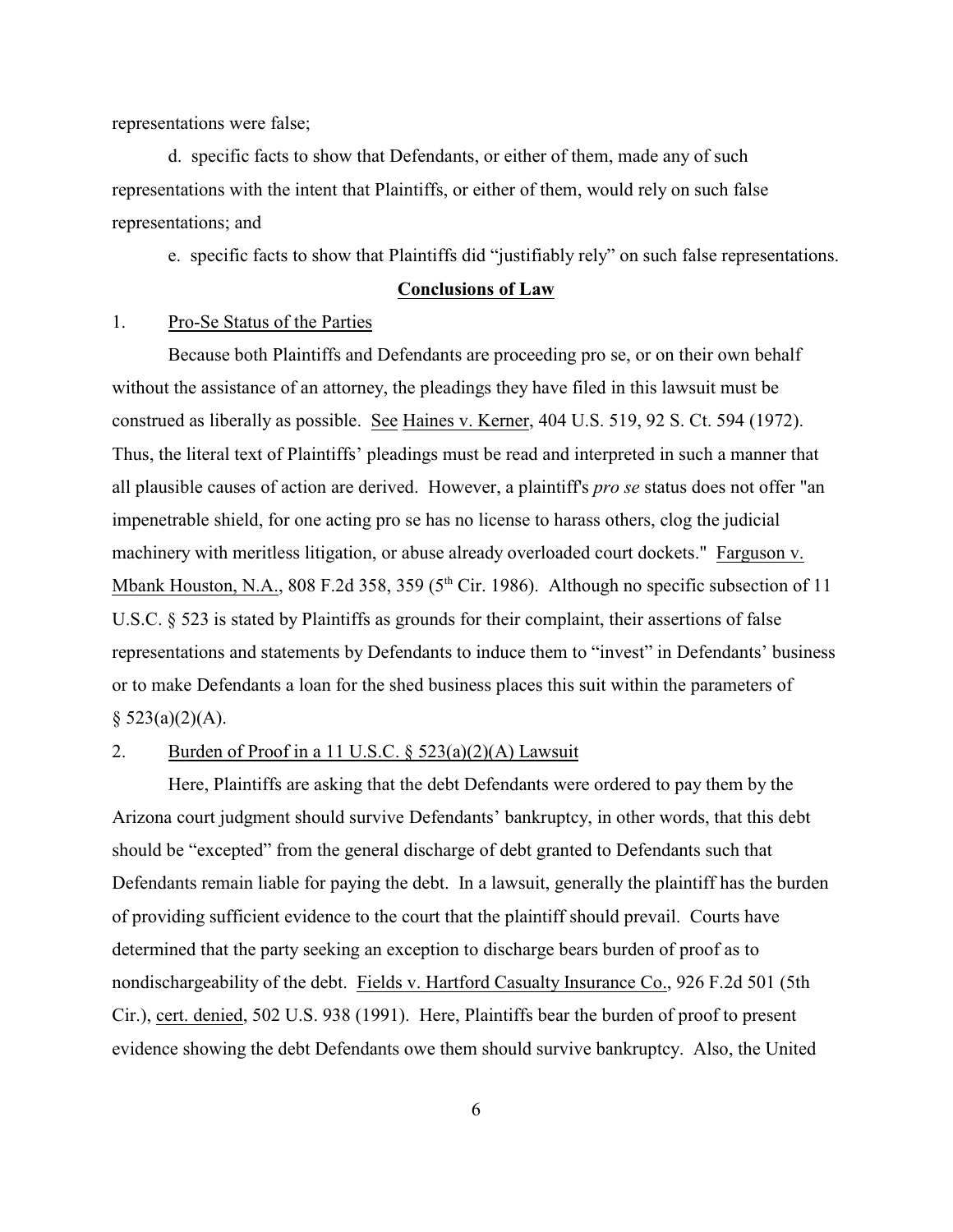States Supreme Court has stated that a plaintiff must prove the exception to discharge by a preponderance of the evidence. Grogan v. Garner, 498 U.S. 279, 287 (1991); see also, In re Mercer, 246 F.3d 391, 403 (5th Cir.2001) ("A creditor must prove its claim of nondischargeability by a preponderance of the evidence.); In re Acosta, 406 F.3d 367, 372 ( $5<sup>th</sup>$ Cir. 2005) (same, citing Mercer). Thus, Plaintiffs must present an amount of evidence to the Court that outweighs the opponent's evidence, in other words, such evidence that shows it is more probable than not that the factors required for a  $\S$  523 claim are met.

### 3. Factors required for a 11 U.S.C. § 523(a)(2)(A) Lawsuit

Under 11 U.S.C.  $\S 523(a)(2)$ , a debt shall not be dischargeable in bankruptcy "to the extent" it is "for money ... obtained by ... false pretenses, a false representation, or actual fraud." Archer v. Warner, 538 U.S. 314, 316, 123 S. Ct. 1462, 1465 (2003). Thus, for a debt to be nondischargeable under § 523(a)(2)(A), a plaintiff must show: (1) that the defendant made a representation; (2) it was knowingly false; (3) it was made with the intent to deceive the plaintiff; (4) the plaintiff actually and justifiably relied on it; and (5) the plaintiff sustained a loss as a proximate result of its reliance. Id.; In re Mercer, 246 F.3d 391, 403 (5th Cir. 2001). Thus, even if Plaintiffs can show the Defendants had the requisite intent in order to establish false pretenses and representations or actual fraud, Plaintiffs must also present proof they relied on the false statements. See Fields v. Mans, 516 U.S. 59 (1995) (plaintiff must show justifiable reliance which is based upon "the qualities and characteristics of the particular plaintiff, and the circumstances of the particular case").

As stated above, it is clear that Defendants received \$25,000 from Plaintiffs to use in some way to further Defendants' shed building business. Plaintiffs seek to have this debt excepted from Defendants's discharge. However, to accomplish this goal, Plaintiffs were charged with presenting evidence showing, more likely than not, that Defendants made false representations to Plaintiffs before Plaintiffs gave Defendants the \$25,000 check, that Defendants knew their statements to Plaintiffs were false when made, that they made these statements with the intent that Plaintiffs would rely on the false representations and give them the money, that Plaintiffs did "justifiably rely" on such false representations and were harmed. There is no question that Plaintiffs were harmed because they have not been paid back all of the \$25,000, but